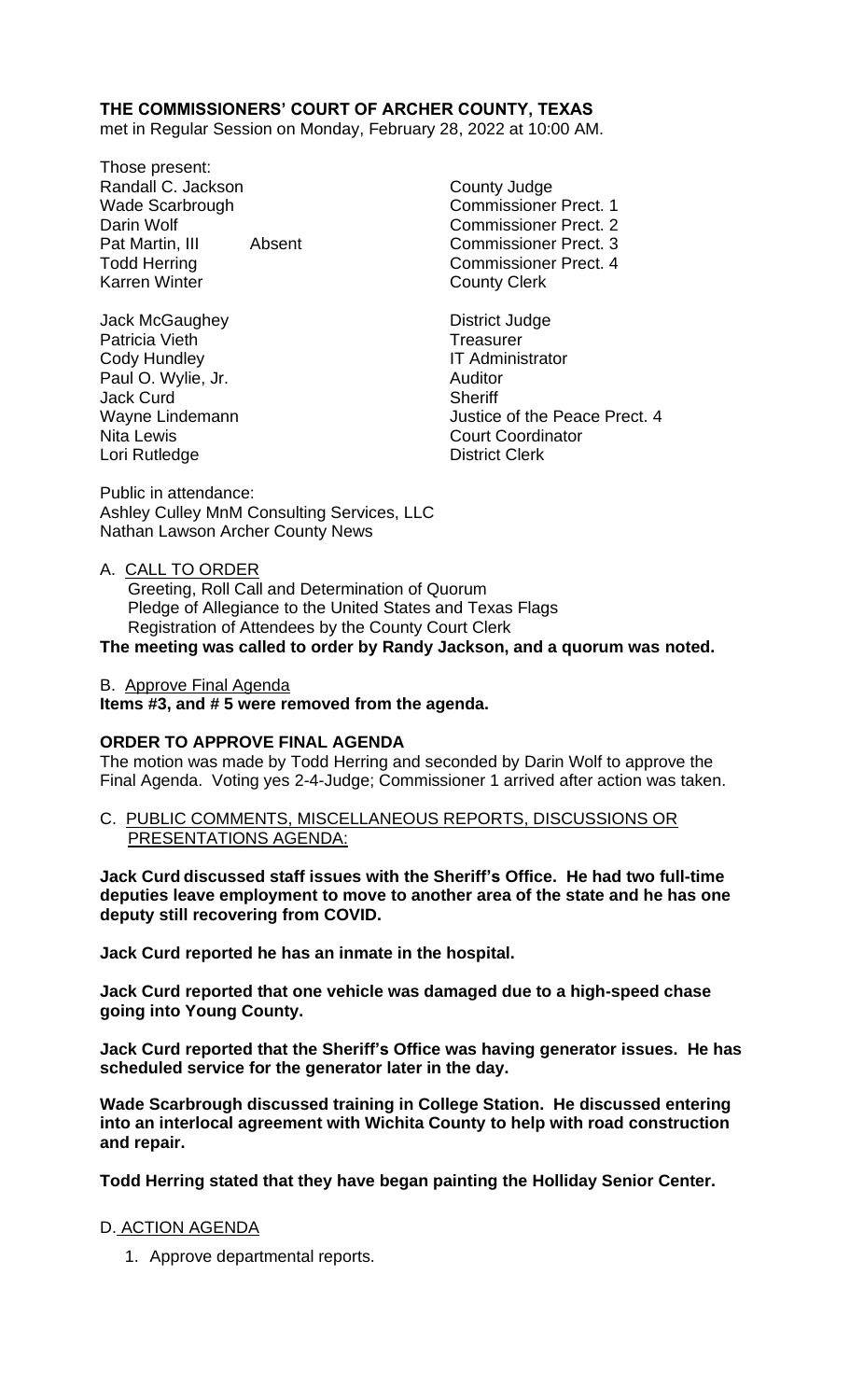# **ORDER TO APPROVE REPORTS**

The motion was made by Wade Scarbrough and seconded by Todd Herring to approve departmental reports: **Treasurer; Indigent Health Care; Holliday Public Library.** Voting yes 1-2-4-Judge

2. Approve vouchers for payment.

## **ORDER TO APPROVE VOUCHERS**

The motion was made by Darin Wolf and seconded by Wade Scarbrough to approve vouchers for payment. Voting yes 1-2-4-Judge

- 3. Approve line-item transfers. **Removed.**
- 4. Approve Education Certificates.

### **ORDER TO APPROVE CERTIFICATES**

The motion was made by Todd Herring and seconded by Darin Wolf to approve Education Certificates: **Todd Herring; David Levy.** Voting yes 1-2-4-Judge

- 5. Approve Publisher's Certificates. **Removed.**
- **6.** Consider and/or approve Services Agreement with TAC in regards to the County's emails. **Randy Jackson discussed the Services Agreement with TAC. Cody Hundley reported the specifics of what TAC includes. Hundley discussed taking over the posting for the County website. Randy Jackson discussed Hundley handling the posting for the County. Jackson recommends paying Cody Hundley the \$2,000.00 as an independent contractor for working for the County that TAC would charge to continue posting for the County. Jack Curd discussed Sheriff's Office needing ability to get email addresses faster. Cody Hundley assured Curd that he would address the email issues.**

### **ORDER TO TABLE APPROVING AGREEMENT**

The motion was made by Randy Jackson and seconded by Todd Herring to table approving Services Agreement with Texas Association of Counties in regards to the County's emails. Voting yes 1-2-4-Judge

Item #7 was heard at the beginning of meeting.

**7.** Consider and/or take action on the IT Software Budget for the 97<sup>th</sup> District Court. (Tabled from February 14, 2022). **Jack McGaughey discussed software for the 97th District Court. McGaughey discussed IT for the software transfer for the three counties. MnM Consulting Services, LLC is the consulting service the 97th District Court would like to have approved. Ashley Culley discussed the fee schedule to be able to transfer the data for the 97th District Court.** 

#### **ORDER TO APPROVE IT SOFTWARE BUDGET**

The motion was made by Darin Wolf and seconded by Todd Herring to approve IT Software Budget for the 97<sup>th</sup> District Court in the amount of \$40,000.00. The \$40,000.00 is divided between the three counties as follows: Archer County pays 23%, Clay County pays 28% and Montague pays 49%. Voting yes 1-2-4-Judge

8. Consider and/or take action on Applications/Permits for Culvert & Mailbox Installation. (Tabled from February 14, 2022)

### **ORDER TO TABLE APPROVING APPLICATIONS/PERMITS**

The motion was made by Wade Scarbrough and seconded by Todd Herring to table approving Applications/Permits for Culvert and Mailbox Installation. Voting yes 1-2-4- Judge